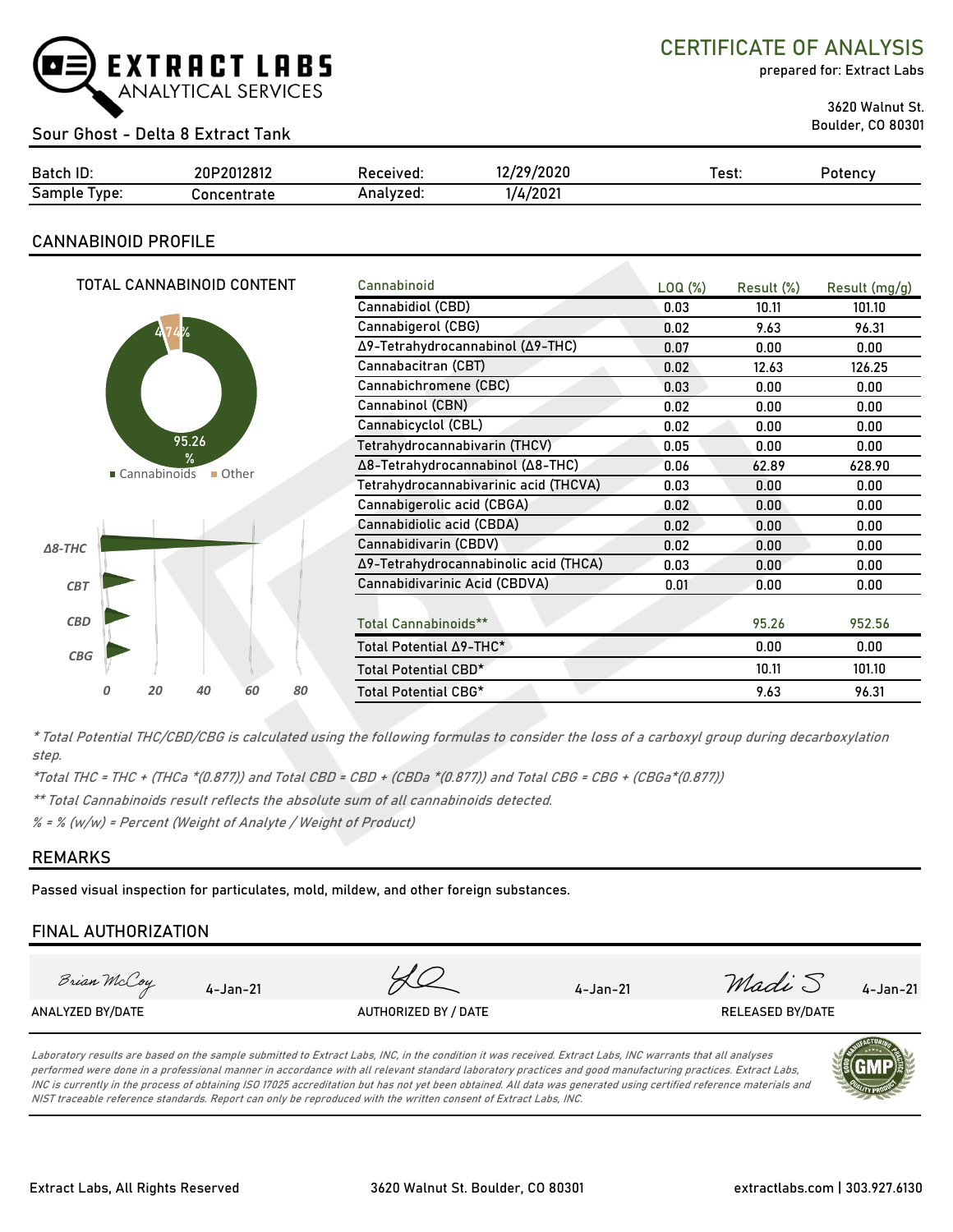

CERTIFICATE OF ANALYSIS

prepared for: Extract Labs

 3620 Walnut St. Boulder, CO 80301

# Sour Ghost - Delta 8 Extract Tank

| Batch ID:       | 20P2012812  | Received: | 12/29/2020 | ±est: | Residual Solvents |
|-----------------|-------------|-----------|------------|-------|-------------------|
| Sample<br>Tvpe: | `oncentrate | Analvzed: | 12/29/2020 |       |                   |

RESIDUAL SOLVENTS

| <b>SOLVENT</b>           | <b>REPORTABLE RANGE</b> | <b>RESULT</b> (ppm) |
|--------------------------|-------------------------|---------------------|
| Acetone                  | 100-1000                | 0.00                |
| Acetonitrile             | 100-1000                | 0.00                |
| Benzene                  | $0.2 - 4$               | 0.00                |
| <b>Butanes</b>           | 100-1000                | 0.00                |
| Ethanol                  | 100-1000                | 0.00                |
| <b>Ethyl Acetate</b>     | 100-1000                | 0.00                |
| Heptane                  | 100-1000                | 0.00                |
| <b>Hexanes</b>           | $6 - 120$               | 0.00                |
| <b>Isopropyl Alcohol</b> | 100-1000                | 0.00                |
| Methanol                 | 100-1000                | 0.00                |
| Pentane                  | 100-1000                | 0.00                |
| Propane                  | 100-1000                | 0.00                |
| Toluene                  | $18 - 360$              | 0.00                |
| Xylenes                  | 43-860                  | 0.00                |

#### REMARKS

Passed visual inspection for particulates, mold, mildew, and other foreign substances.

#### FINAL AUTHORIZATION

Brian McCoy

ANALYZED BY/DATE AUTHORIZED BY / DATE AUTHORIZED BY / DATE RELEASED BY/DATE

29-Dec-20 29-Dec-20 *Madi* S 29-Dec-20

Laboratory results are based on the sample submitted to Extract Labs, INC, in the condition it was received. Extract Labs, INC warrants that all analyses performed were done in a professional manner in accordance with all relevant standard laboratory practices and good manufacturing practices. Extract Labs, INC is currently in the process of obtaining ISO 17025 accreditation but has not yet been obtained. All data was generated using certified reference materials and NIST traceable reference standards. Report can only be reproduced with the written consent of Extract Labs, INC.